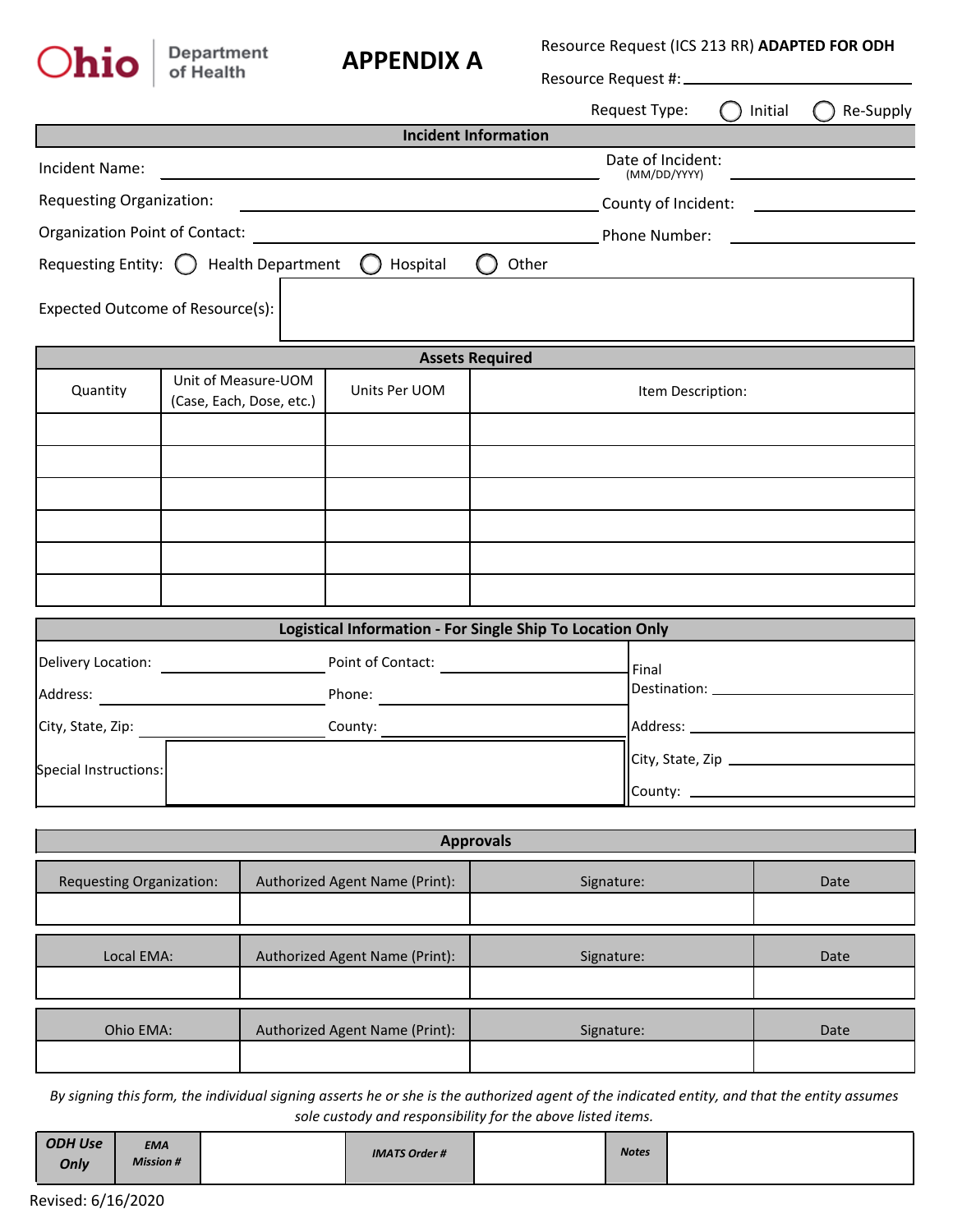## Ohio

## **APPENDIX A**

Resource Request (ICS 213 RR) **ADAPTED FOR ODH**

Resource Request #:

| <b>Delivery Locations</b> |                           |      |           |             |      |                |      |          |
|---------------------------|---------------------------|------|-----------|-------------|------|----------------|------|----------|
|                           |                           |      |           |             |      |                |      |          |
|                           | <b>POD/CDS Locations:</b> |      |           |             | Item | Quantity       | Item | Quantity |
| Name:                     |                           |      |           |             |      |                |      |          |
| <b>Address:</b>           |                           |      |           |             |      |                |      |          |
| City:                     |                           | Zip: |           |             |      |                |      |          |
| Name:                     |                           |      |           |             |      |                |      |          |
| <b>Address:</b>           |                           |      |           |             |      |                |      |          |
| City:                     |                           | Zip: |           |             |      |                |      |          |
| Name:                     |                           |      |           |             |      |                |      |          |
| <b>Address:</b>           |                           |      |           |             |      |                |      |          |
| City:                     |                           | Zip: |           |             |      |                |      |          |
| Name:                     |                           |      |           |             |      |                |      |          |
| <b>Address:</b>           |                           |      |           |             |      |                |      |          |
| City:                     |                           | Zip: |           |             |      |                |      |          |
| Name:                     |                           |      |           |             |      |                |      |          |
| <b>Address:</b>           |                           |      |           |             |      |                |      |          |
| City:                     |                           | Zip: |           |             |      |                |      |          |
| Name:                     |                           |      |           |             |      |                |      |          |
| <b>Address:</b>           |                           |      |           |             |      |                |      |          |
| City:                     |                           | Zip: |           |             |      |                |      |          |
| Name:                     |                           |      |           |             |      |                |      |          |
| <b>Address:</b>           |                           |      |           |             |      |                |      |          |
| City:                     |                           | Zip: |           |             |      |                |      |          |
| Name:                     |                           |      |           |             |      |                |      |          |
| Address:                  |                           |      |           |             |      |                |      |          |
| City:                     |                           | Zip: |           |             |      |                |      |          |
|                           |                           |      |           |             |      |                |      |          |
| <b>Request Summary</b>    |                           |      |           |             |      |                |      |          |
|                           | Item                      |      | Requested | Allocated   |      | <b>Balance</b> |      |          |
|                           |                           |      |           | $\mathbf 0$ |      | $\pmb{0}$      |      |          |
|                           |                           |      |           | $\mathbf 0$ |      | $\pmb{0}$      |      |          |
|                           |                           |      |           | $\mathbf 0$ |      | $\pmb{0}$      |      |          |
|                           |                           |      |           | $\mathbf 0$ |      | $\pmb{0}$      |      |          |
|                           |                           |      |           | $\mathbf 0$ |      | $\pmb{0}$      |      |          |
|                           |                           |      |           | $\mathbf 0$ |      | $\pmb{0}$      |      |          |